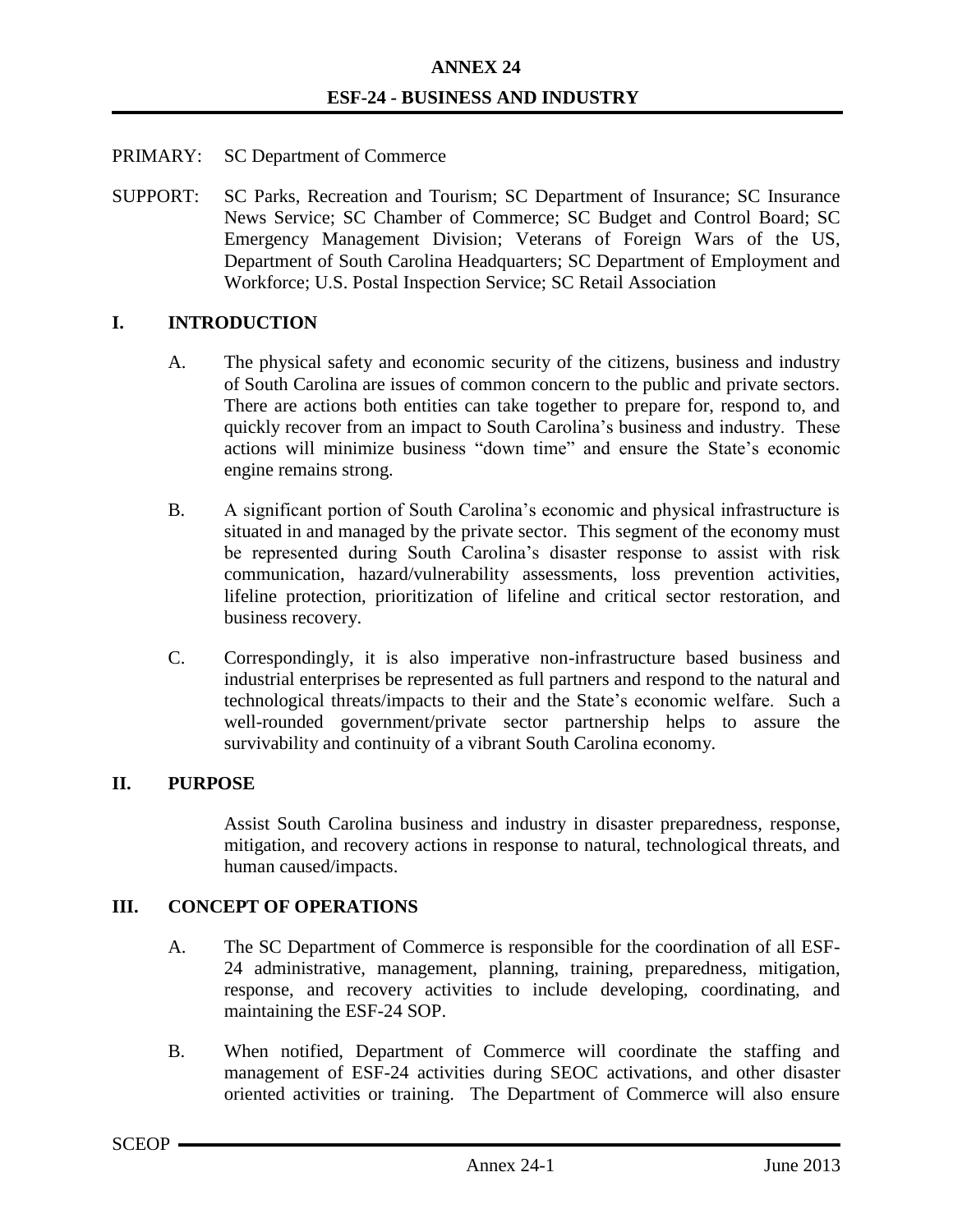supporting agency representatives are notified of such activities and as coordinated, provide representatives to staff ESF-24 or participate in other activities as appropriate.

- C. All ESF-24 supporting agencies will assist the SC Department of Commerce, in the planning and execution of the above.
- D. All ESF-24 governmental personnel must train on the principles of the National Incident Management System (NIMS) and Incident Command and integrate those principles into all ESF-24 planning and response operations. All non-government members of ESF- 24 are encouraged to take the same basic-level training.
- E. ESF-24 personnel will be familiar with the National Response Framework and the corresponding FEMA Annex with Federal counterpart concepts, actions and responsibilities. This familiarization will include but not be limited to the structure, organization, functions and responsibilities of the Incident Management Assist Teams (IMATs), Interagency Incident Management Groups (IIMG) and the Joint Field Office (JFO).
- F. As coordinated, supporting agencies/entities will:
	- Assist with the update of this Annex and its supporting SOP
	- Provide representatives to ESF-24 to coordinate the response activities of those enterprises under their purview
	- Participate in other disaster related activities as appropriate.
- G. ESF-24 may be activated to different levels of staffing as directed by Chief of Operations and coordinated with ESF-24 primary. As coordinated by the activated ESF-24 staff, additional on-call staff may be staged to monitor events via WebEOC or other means from their regular office locations.
- H. For disasters without warning such as earthquakes, ESF-24 may be notified for immediate full activation.
- I. ESF-24 Activation Centers:
	- 1. In addition to activating ESF-24 in the SEOC, an additional site for activation may be necessary, depending on the scope/scale of the potential or actual impact.
	- 2. The purpose of the additional sites is to provide locations for key private sector representatives to gather and work collaboratively to address state and private sector response issues, and source/provide commodity, service, and/or manpower assistance to resolve response and recovery needs.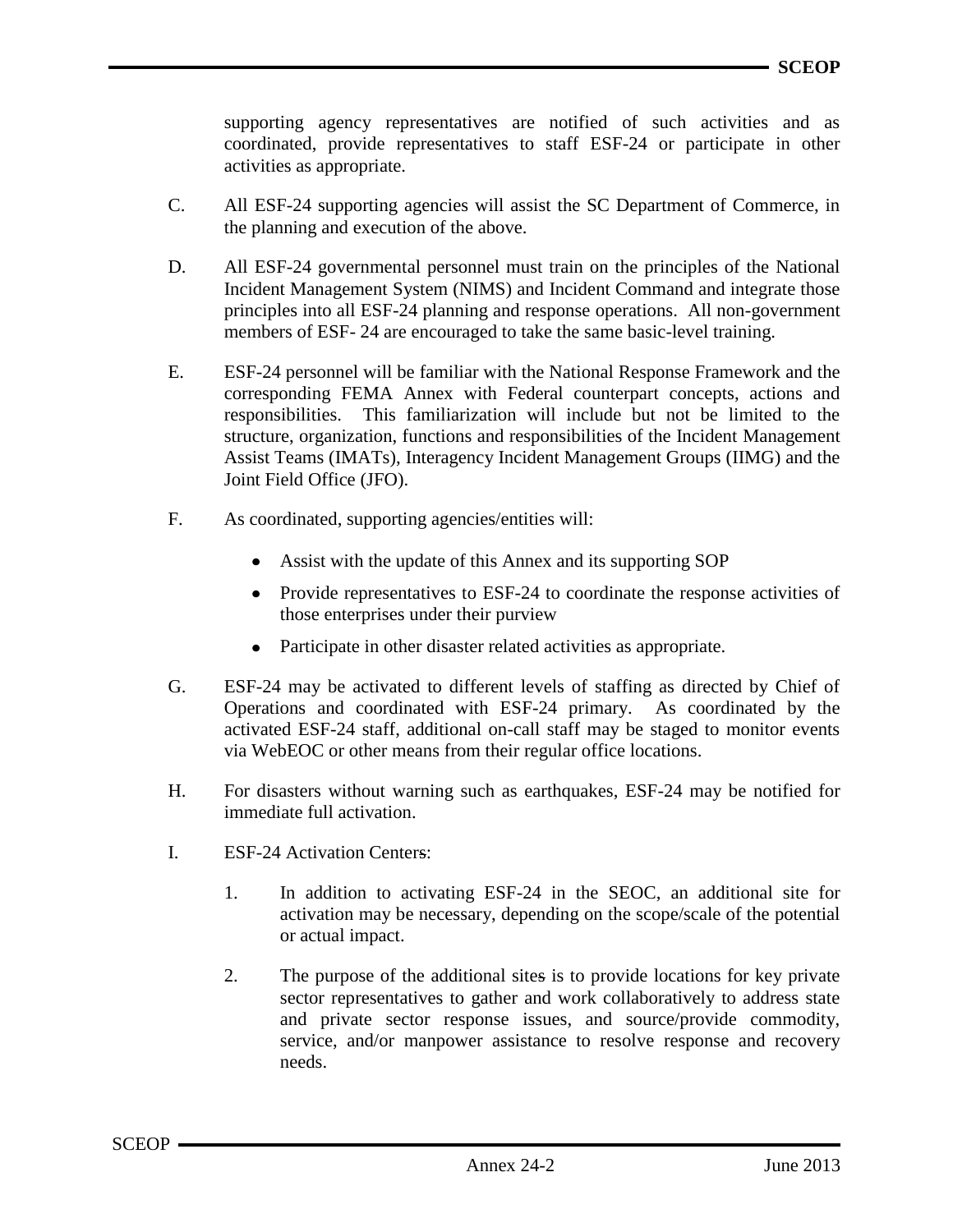- 3. The Activation Center will not replace any emergency operations facilities operated by any business entity in support of their own operations, but will provide a location for representatives to coordinate activities with counterparts.
- 4. One Commodities Activation Center is planned:
	- a. Composed of private sector representatives dealing in commodities/supplies such as, but not limited to food, building supplies, etc.
	- b. Will be located off site from SCEMD, but will coordinate activities with ESF-24 via WebEOC, telephone, e-mail, etc.
	- c. While under the overall purview of ESF-24, primary Points of Contact for the Activation Center management will be the Department of Commerce and representatives of the small business sector.
- J. ESF-24 will coordinate with ESF-15 (Public Information) , in establishing contact with FEMA Region IV, External Affairs which includes a private sector detachment.

## **IV. ESF ACTIONS**

- A. Primary ESF activities include, but are not limited to:
	- 1. Communicate risk and vulnerability to entities under their purview.
	- 2. Encourage and assist (as appropriate) the development of business/industry response and recovery plans, to include hazard and risk assessment, loss prevention strategies, and industry incident specific action plans during disaster.
	- 3. Assist SEOC planners with protection, response restoration and recovery priorities and plans for such private sector critical lifelines as:
		- Health and medical
		- Food processing, distribution, and sale
		- Electrical power generation and distribution
		- Communications
		- Banking and insurance
		- Fuel  $\bullet$
		- Building trades industry and large building supply retailers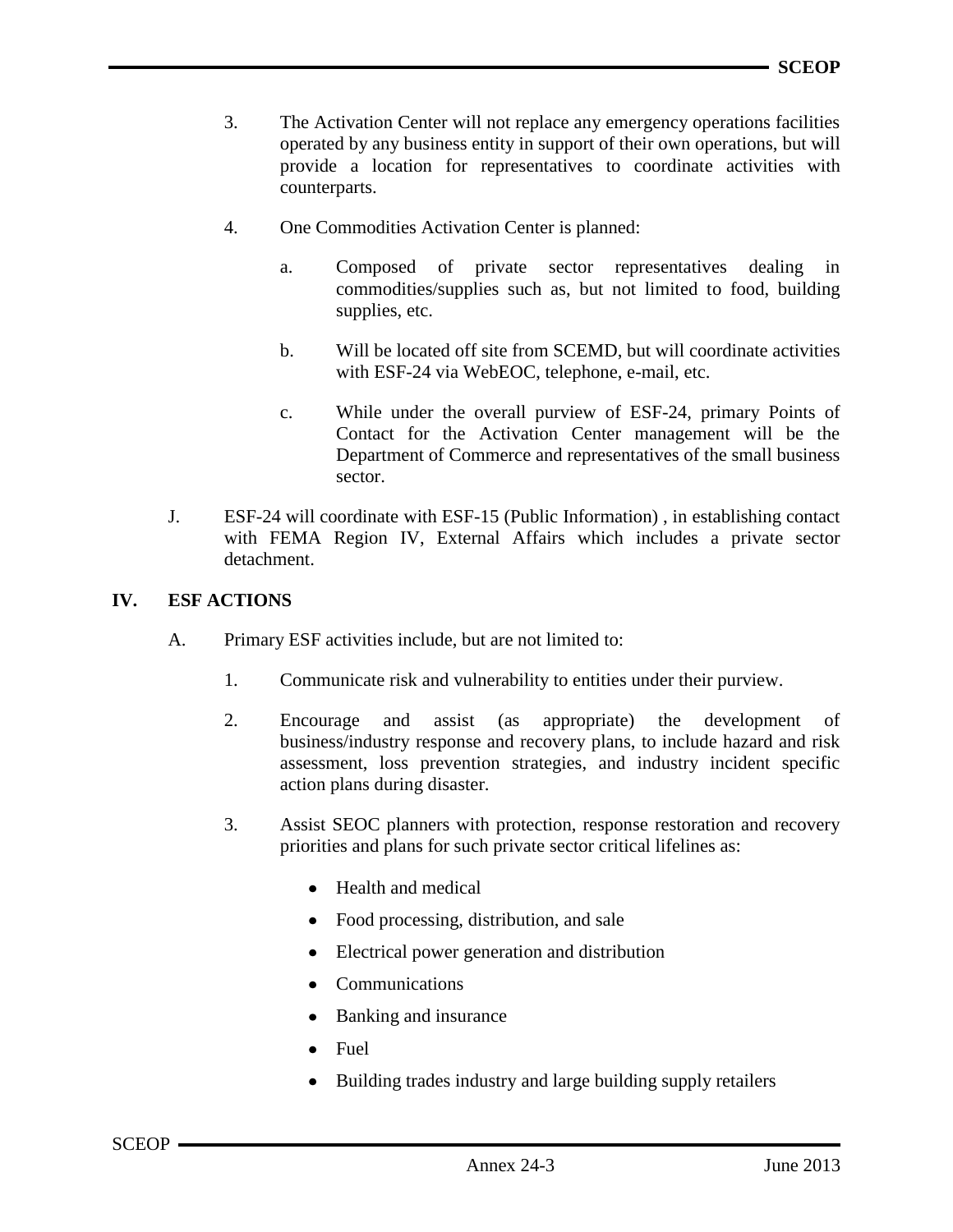- Hospitality and related service businesses  $\bullet$
- Light and heavy manufacturing and distribution.  $\bullet$
- 4. Assist ESF-14 (Recovery and Mitigation) in developing/executing business and industry recovery priorities, plans, and strategies.
- 5. Assist with, receive reports of, and analyze, private sector damage assessment information, e.g. from the insurance industry.
- 6. Monitor and communicate lodging vacancy rates by county immediately prior to, and during hurricane evacuations.
- 7. Monitor insurance companies and coordinate adjusters' entry into disaster areas for initial assessment and expedite the claim handling process.
- 8. Monitor and report on business/industry specific response, recovery, and restoration teams.
- B. Preparedness
	- 1. Develop methodologies and systems to identify vulnerable critical privatesector facilities, and the potential recovery activities for those facilities.
	- 2. Promote planning and protocols to address key issues for disasters such as business recovery, loss prevention, and response plans, and economic recovery.
	- 3. Analyze critical private-sector lifeline facilities, e.g. banking/ finance, and facilitate the development of strategies for those facilities.
	- 4. Encourage and assist (as appropriate) the development of business/ industry response and recovery plans.
	- 5. Maintain capability for monitoring the deployment of insurance claims adjusters.
	- 6. Obtain and distribute identification badges to adjusters based on South Carolina Department of Insurance current procedures.
	- 7. Participate with appropriate federal and state entities in the National Infrastructure Protection Program; continue to develop information sharing and analysis mechanisms.
	- 8. Cooperate with federal and state entities and continue to support private sector-coordinating mechanisms to identify, prioritize, and coordinate the protection of critical infrastructure and key resources; and to facilitate sharing of information about physical and cyber threats, vulnerabilities, incidents, potential protective measures, and best practices.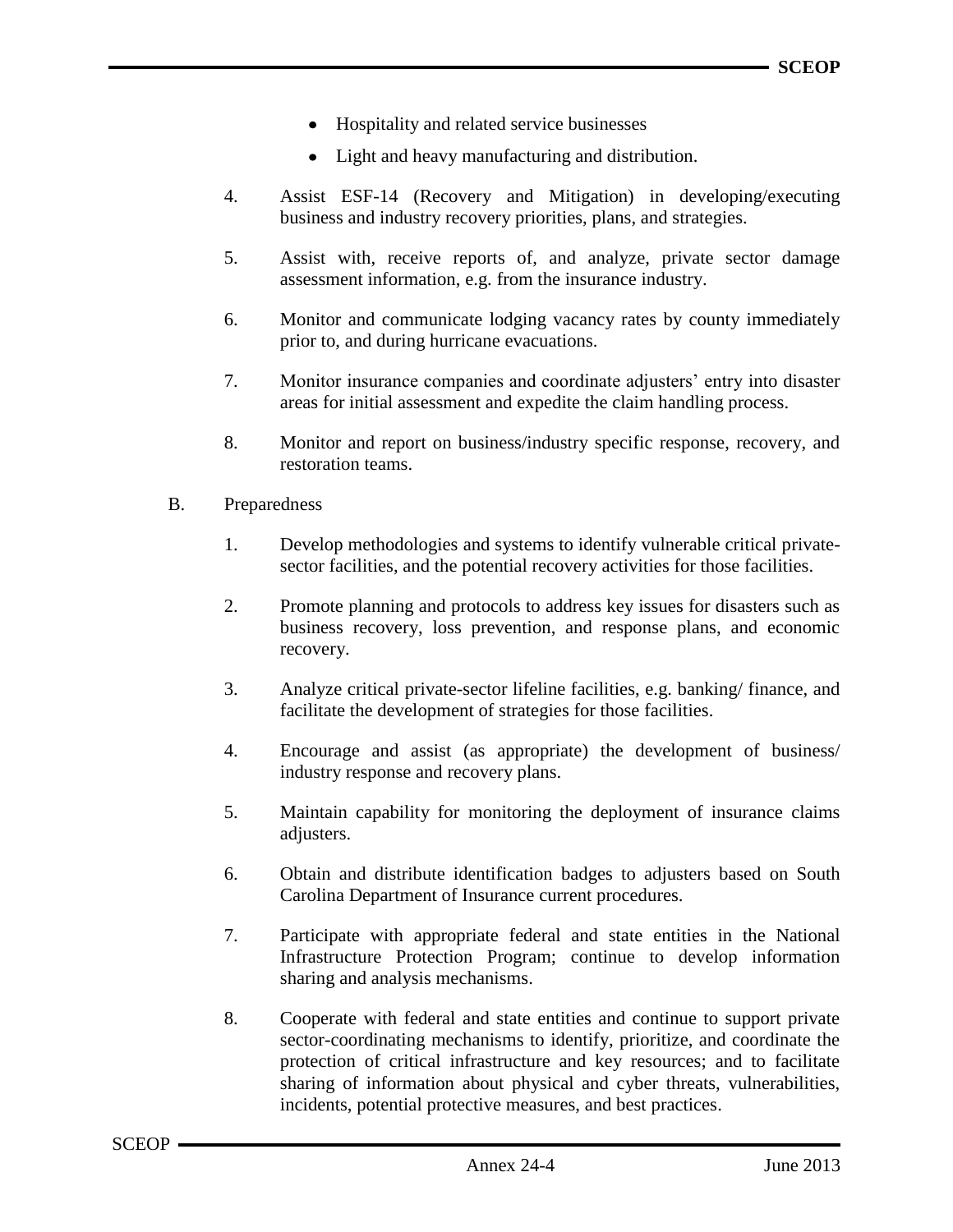- 9. Support the Emergency Management Assistance Compact (EMAC) responsibilities, by pre-identifying assets, needs and resources that may be allocated to support other states, and by maintaining related information in WebEOC.
- 10. Develop strategies in coordination with SCEMD to incorporate private sector/businesses into ESF-24.
- 11. Provide ESF-24 representation on the Recovery Task Force.
- 12. Develop/communicate loss prevention resources.
- C. Response
	- 1. Communicate risk and vulnerability to business and industry partners under their purview. Each agency, organization or association will communicate with its constituent groups and share all information via WebEOC, and other pertinent means.
	- 2. Coordinate and develop, with assistance from appropriate incident professionals, business/industry incident specific action plans.
	- 3. Assist SEOC planners with developing protection and response priorities and plans for private sector critical lifelines and other economic/business sectors.
	- 4. As requested, monitor, coordinate, and communicate lodging vacancy information.
	- 5. In coordination with ESF-18 (Donated Goods and Volunteer Services), provide status of available goods and services, i.e. water, ice, clothing, banking, insurance mobile units.
	- 6. Provide situation reports and status to SEOC, as required.
	- 7. Ensure procedures are in place to document costs for any potential reimbursement.
	- 8. Assist with licensing of emergency adjusters according to the processes of the South Carolina Department of Insurance.
	- 9. Facilitate communication with appropriate groups such as SC DOI, insurance companies, etc.
	- 10. Provide ESF-24 representation on the Recovery Task Force.
	- 11. Staff and operate the ESF-24 Activation Centers.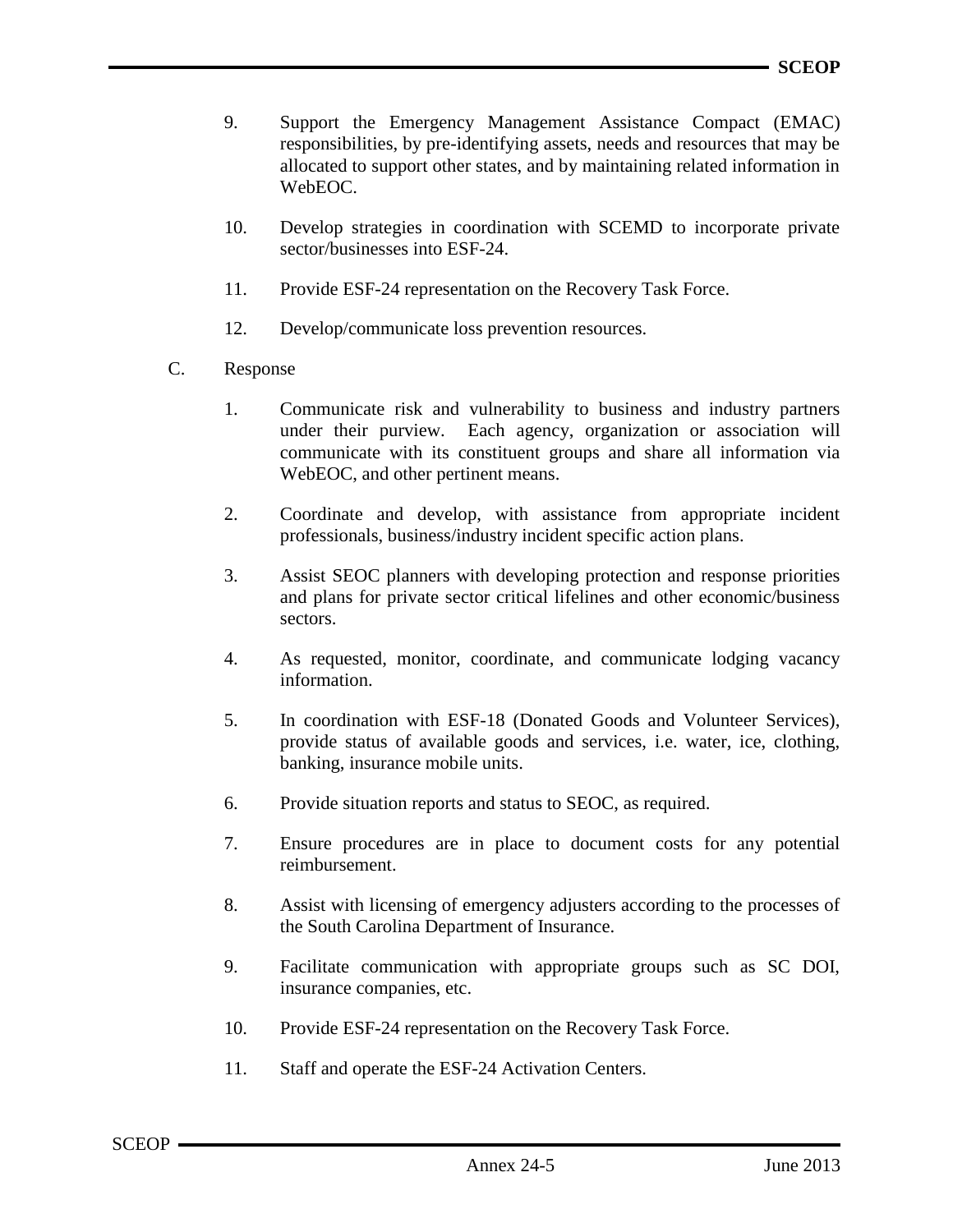- 12. Identify and provide a liaison officer for each EMAC request, to facilitate arrival and onward movement of EMAC support at appropriate staging area.
- 13. Coordinate with the business community who are requesting volunteers to augment their work force.
- 14. Coordinate with the business community who are volunteering their workforce.
- D. Recovery
	- 1. Assist with, receive reports from, and analyze, private sector damage assessment information.
	- 2. Monitor the deployment/activities of insurance claims adjusters.
	- 3. Coordinate and monitor the sourcing and deployment of business/ industry specific response, recovery, and/or restoration teams.
	- 4. Assist SEOC planners with restoration and recovery priorities and plans for private sector critical lifelines and other economic/ business sectors.
	- 5. Assist ESF-14 (Recovery and Mitigation) in developing/executing business and industry recovery priorities, plans, and strategies.
	- 6. In coordination with state and federal government along with the SC Insurance News Service, assist in identifying and documenting economic and insurance impacts and losses.
	- 7. In case of a Small Business Administration (SBA) eligible disaster, assist in communicating eligibility criteria to affected businesses.
	- 8. Provide information on facilities in evacuation zones for restoration.
	- 9. Monitor and support restoration of facilities (especially private-sector, e.g. utilities).
	- 10. ESF-24 will support long-term recovery priorities as identified by the Recovery Committee and Recovery Task Force.
	- 11. Coordinate with affected counties to ensure consistent information flow of the business community needing assistance, as well as the business community who can donate support.
- E. Mitigation
	- 1. Assist in development of business loss/disaster mitigation strategies and plans.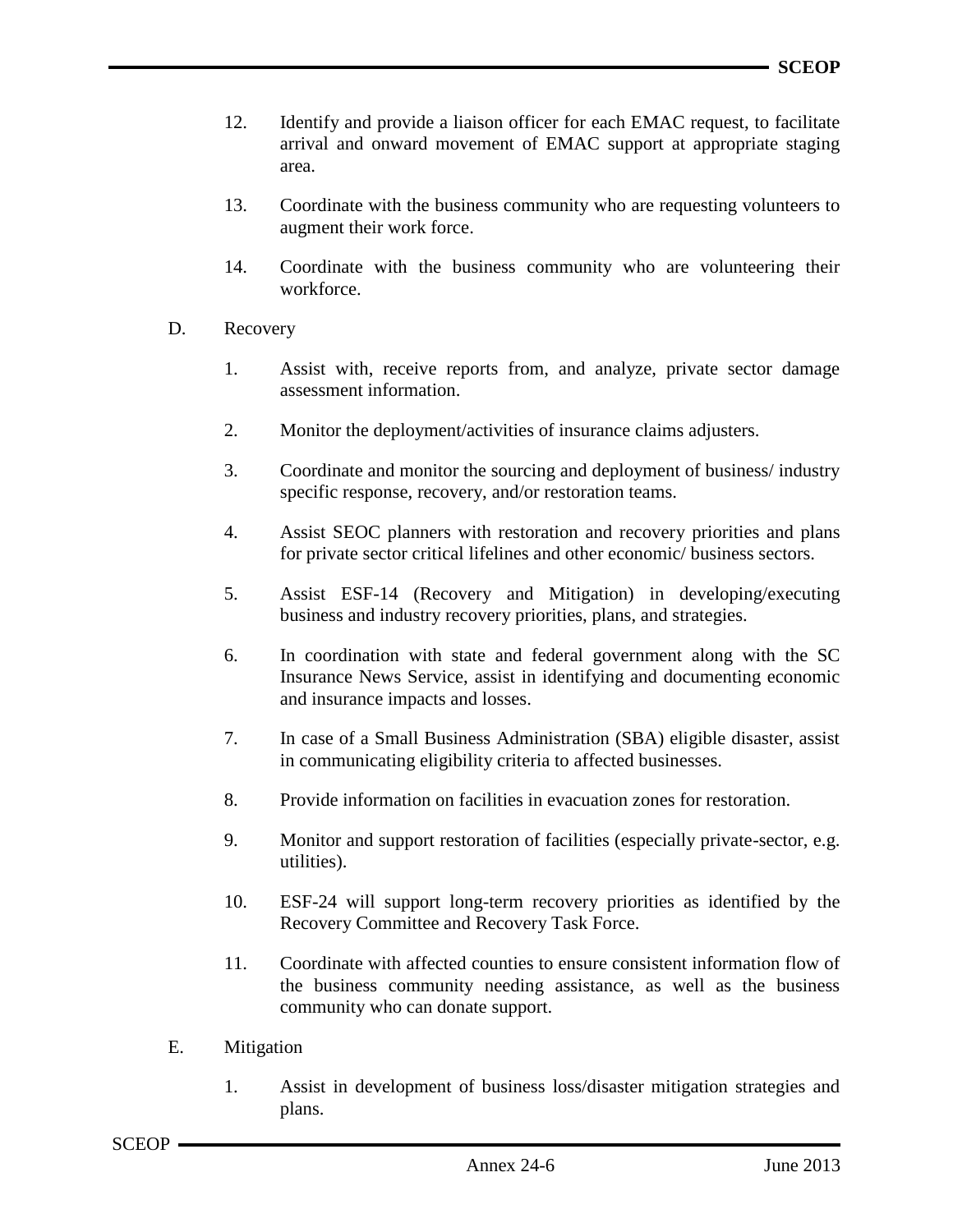- 2. Coordinate/develop/support requests from the Governor and/or FEMA concerning mitigation and/or re-development activities.
- 3. Document matters that may be needed for inclusion in agency or state/federal briefings, situation reports and action plans.
- 4. Coordinate assessment and revision of existing mitigation plans, as necessary.

# **V. RESPONSIBILITIES**

- A. General:
	- 1. Lead and Support Agencies will to train personnel on EMAC procedures to include: identifying agency resources to sustain emergency operations, pre-scripting anticipated needs on specific EMAC messages, and listing agency resources available for interstate and intrastate mutual aid missions.
	- 2. State Lead and Support Agencies will to identify, train, and assign personnel to maintain contact with, prepare to execute missions in support of, and staff ESF-24 during periods of activation.
	- 3. Support Agencies will assist ESF-14 (Recovery and Mitigation) with community recovery and mitigation activities.
- B. SC Department of Commerce
	- 1. Coordinate all ESF-24 administrative, management, planning, training, preparedness/mitigation, response, and recovery activities.
	- 2. Provide technical assistance and coordinate preparedness, response, recovery and mitigation activities.
	- 3. Assist ESF-14 with community recovery and mitigation activities.
	- 4. Notify all ESF-24 supporting agencies upon activation.
	- 5. Provide information on available business and industry assets.
	- 6. Establish operational needs for restoration of business and industry during the emergency.
	- 7. Identify and prioritize businesses and industry needing immediate restoration.
	- 8. Establish priorities to clear businesses and industry and coordinate with appropriate ESFs the provision of temporary, alternate or interim sources of emergency power and water/sewer services.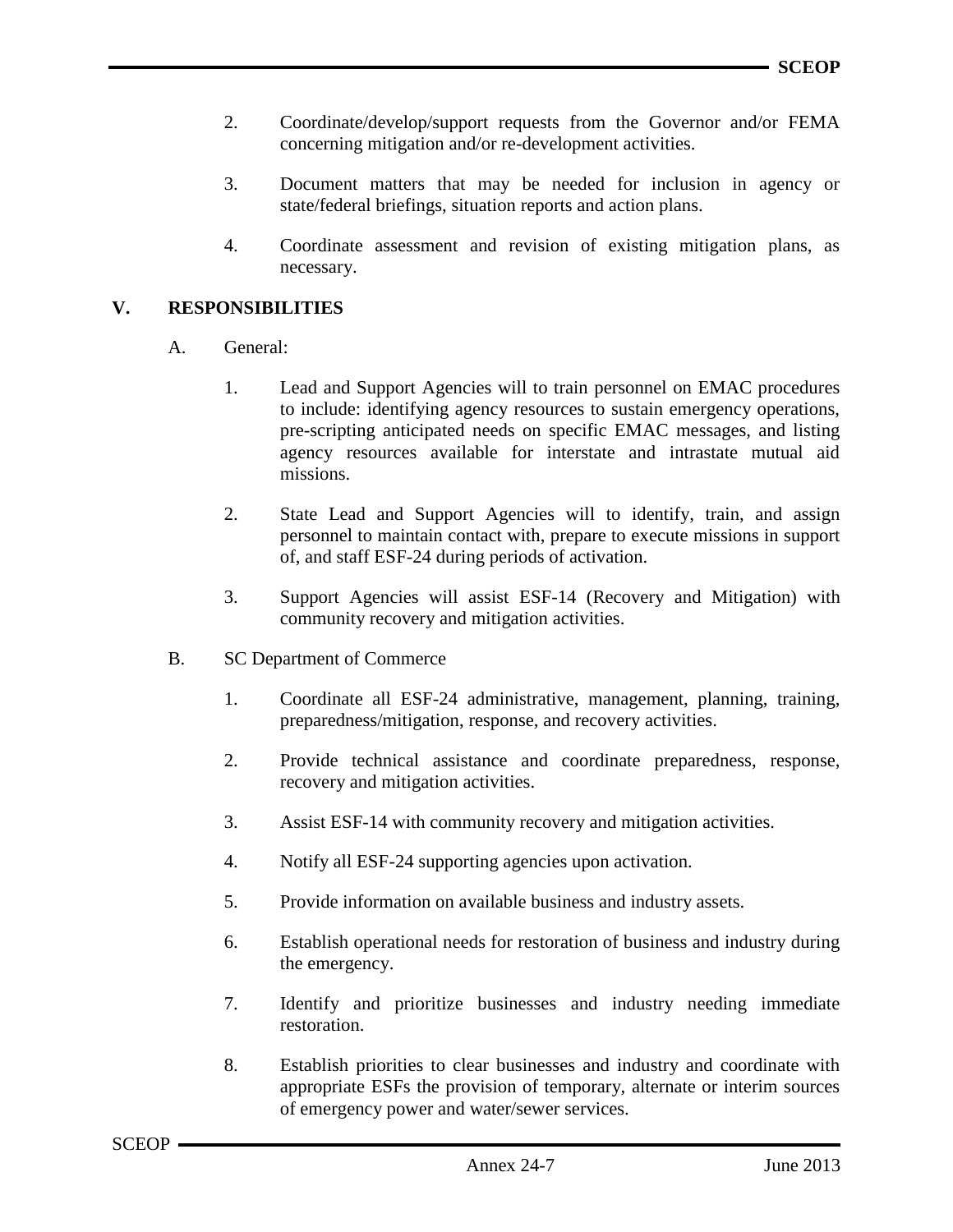- 9. As needed, recommend priorities for business and industry resource allocations.
- 10. In coordination with the Counties and local Emergency Management officials, develop a priority distribution plan for business and industry.
- 11. Develop and maintain listings of commercial and industrial suppliers of services and products (as determined by ESF 24), to include points-ofcontact and telephone numbers, associated with business and industry related functions.
- C. SC Budget and Control Board

Provide technical assistance and coordinate preparedness, response, recovery, and mitigation activities - especially related to donated goods and services.

- D. SC Department of Parks, Recreation, and Tourism
	- 1. Provide tourist occupancy data when requested.
	- 2. Create estimates of tourist occupancy (i.e., percent of hotel rooms occupied in a given area) or worst case estimates of the number of tourists for disaster relief planning. Provide this information to government, as well as the private sector (hospitality industry).
	- 3. As requested, monitor, coordinate, and communicate lodging vacancies.
	- 4. Provide technical assistance and coordinate preparedness, response, recovery, and mitigation activities.
	- 5. Coordinate post-event marketing efforts.
	- 6. Assist ESF-14 (Recovery and Mitigation) with community recovery and mitigation activities.
- E. SC Department of Insurance
	- 1. Coordinate the activities of private sector insurance disaster specialists working within the area of operations.
	- 2. Provide technical assistance and coordinate preparedness, response, recovery, and mitigation activities to include state and federal funded mitigation grants.
	- 3. Assist ESF-14 (Recovery and Mitigation) with community recovery and mitigation activities.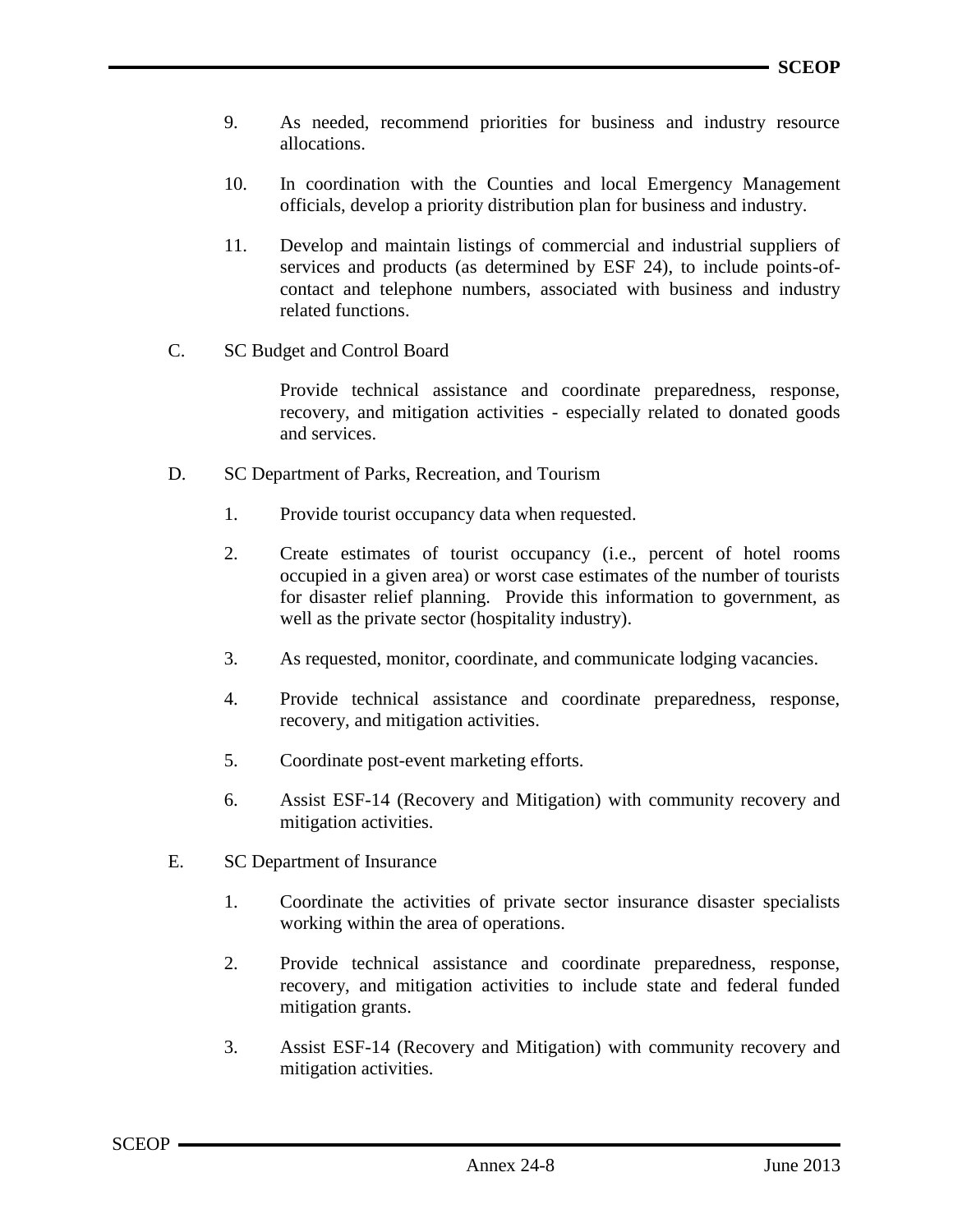- 4. Share emergency management information as necessary and helpful to major carriers, and their adjuster staff.
- 5. Coordinate the licensing of emergency adjusters according to their current processes.
- 6. Obtain and distribute identification badges to adjusters based on their current procedures.
- F. SC Insurance News Service (SCINS)
	- 1. Disseminate property and casualty insurance information to consumers through the media.
	- 2. Share emergency management information as necessary and helpful to major carriers, and their adjuster staff.
	- 3. Provide technical assistance and coordinate preparedness, response, recovery, and mitigation activities.
	- 4. Provide insured damage amounts for residents and business.
	- 5. Assist ESF-14 (Recovery and Mitigation) with community recovery and mitigation activities.
- G. SC Chamber of Commerce
	- 1. Provide technical assistance and coordinate preparedness, response, recovery, and mitigation activities.
	- 2. Assist ESF-14 (Recovery and Mitigation) with community recovery and mitigation activities.
	- 3. Assist with the staffing and operation of the ESF-24 Activation Centers.
- H. SC Emergency Management Division
	- 1. Provide, coordinate, and assist in developing strategies to incorporate businesses with ESF-24.
	- 2. Assist in sourcing manning requirements for activation centers.
- I. Veterans of Foreign Wars (VFW) of the US Department of South Carolina **Headquarters** 
	- 1. Provide VFW facilities to support evacuee processing facilities and evacuee assistance centers.
	- 2. Provide, participate and assist in the operating a remote ESF-24 facility.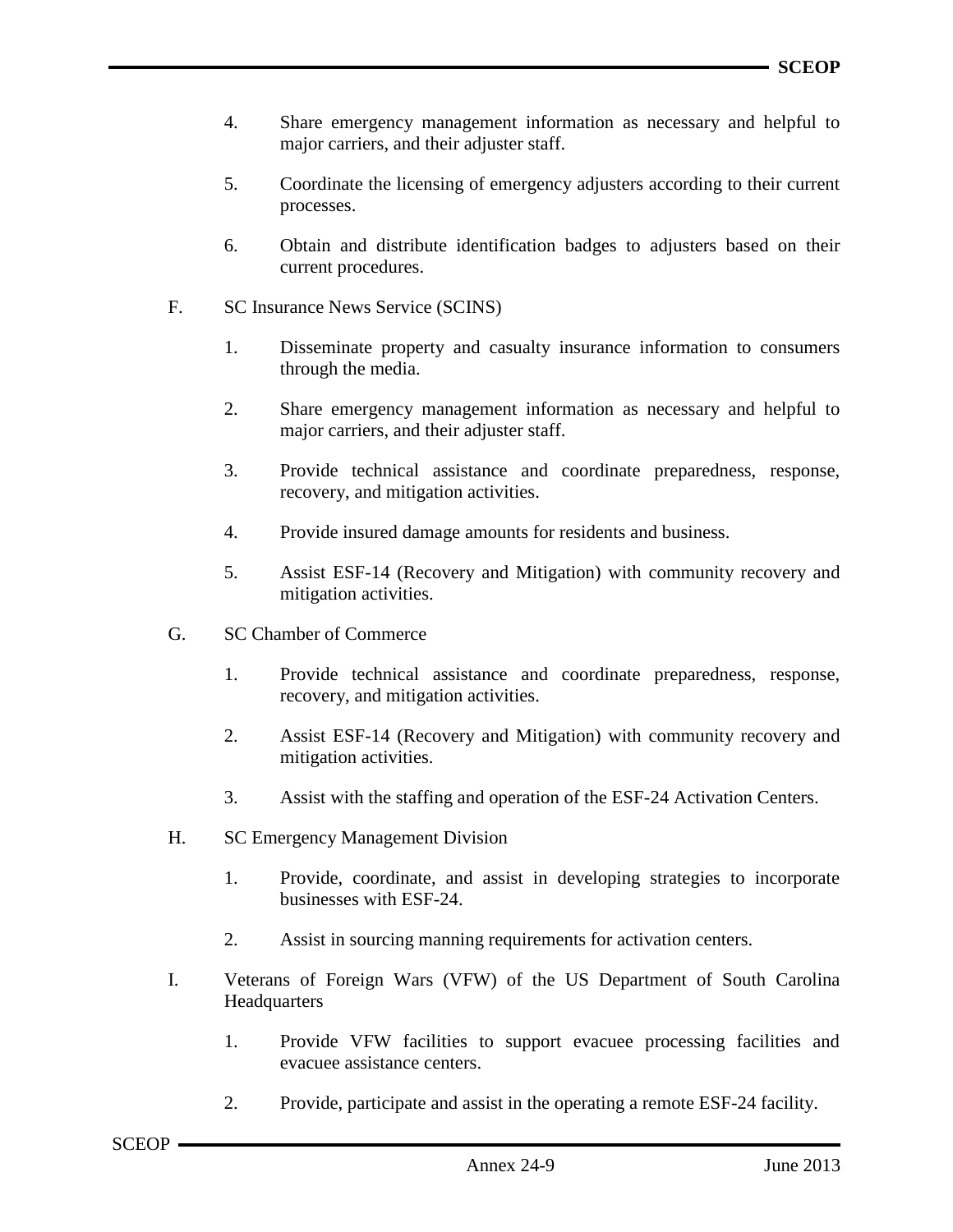- 3. Provide personnel and facilities as coordinated to support local and State EMD disaster operations as coordinated.
- J. SC Department of Employment and Workforce
	- 1. Coordinate with the business community who are requesting volunteers to augment their work force.
	- 2. Coordinate with the business community who are volunteering their workforce.
- K. US Postal Inspection Service
	- 1. Provide technical assistance and coordinate preparedness, response, recovery, and mitigation activities by assisting support agencies in gathering damage assessments to private retail businesses.
	- 2. Coordinate US Postal Service vehicle fleet activities throughout affected areas of the state and work to ensure mail service is available.
	- 3. Assist the Recovery Task Force and ESF-14 (Recovery and Mitigation) with long term community recovery and mitigation activities.
- L. SC Retail Association
	- 1. Provide technical assistance and coordinate preparedness, response, recovery, and mitigation activities by assisting support agencies in gathering damage assessments to private retail businesses.
	- 2. Assist the Recovery Task Force and ESF-14 (Recovery and Mitigation) with long term community recovery and mitigation activities.
	- 3. Identify, train, and assign Retailers Association of the Carolinas, personnel to maintain contact with, prepare to execute missions in support of, and staff (as coordinated) ESF-24 during periods of activation.
	- 4. Represent private businesses before government during emergencies and serve as conduit to state government.
	- 5. Assist with the staffing and operation of the ESF-24 Activation Centers.

# **VI. FEDERAL ASSISTANCE**

A. This annex has no counterpart in the National Response Framework (NRF). However, DHS and the National Response Framework (NRF) primary and support agencies coordinate with the private sector to effectively share information, form courses of action, and incorporate available resources to